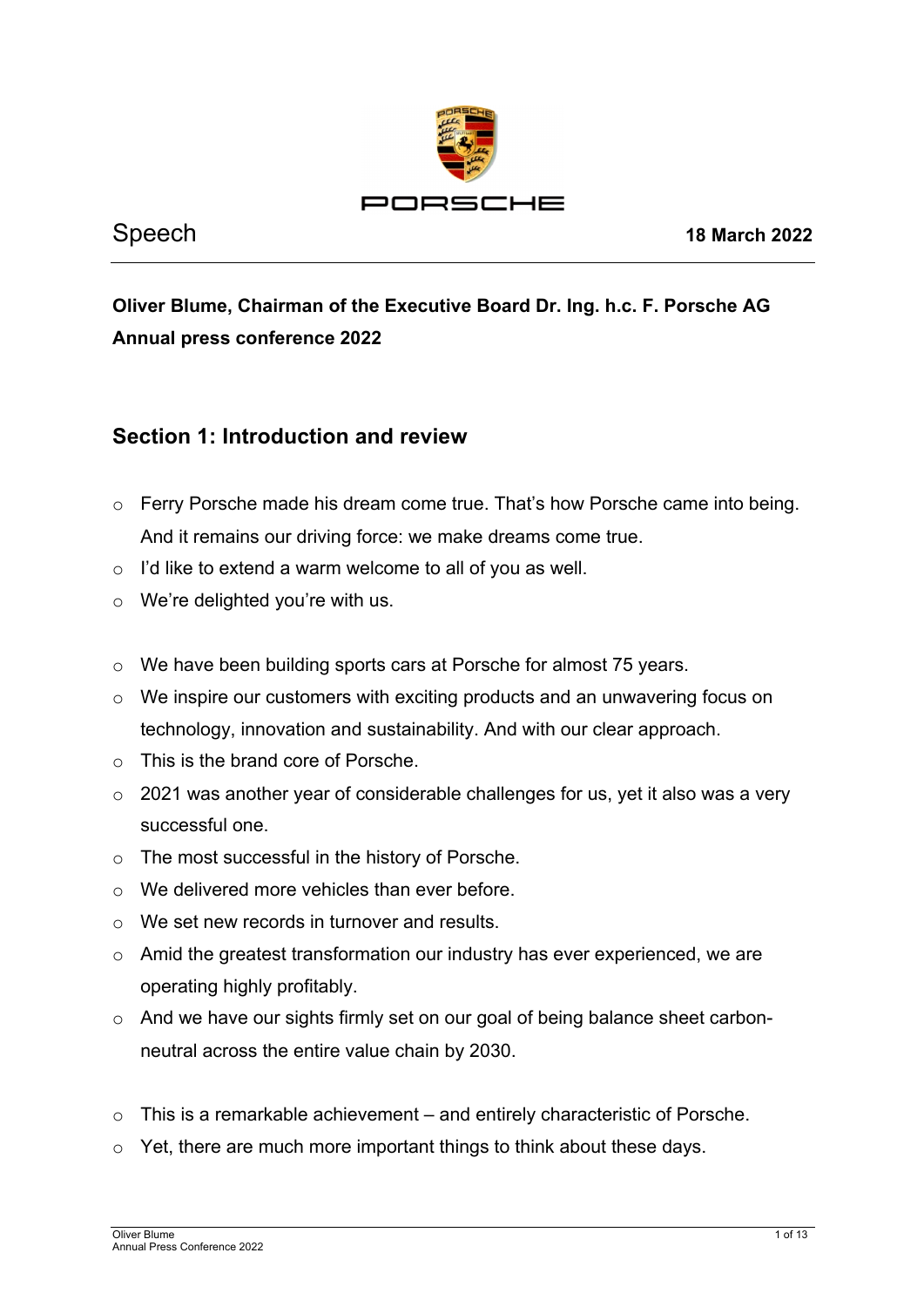- o I refer, of course, to what is happening to the people of Ukraine. To our concern for our colleagues. And to peace in the world as a whole.
- o We hope for a rapid cessation of hostilities and a return to diplomacy.
- o We firmly believe that a long-term solution can only be achieved under the auspices of international law.
- o Of course we want to help too.
- $\circ$  This is why we are supporting organisations that offer help to the many people who are in distress through no fault of their own, due to this war.
- o And through our Porsche hilft (Porsche helps) initiative, our employees are also making a contribution.
- o At Porsche, we stand by our values. We have always seen our success as a responsibility –
- o towards society, but also to our customers and our employees.
- o We therefore want to show you how we aim to continue leading Porsche into the future with ambition, stability and flexibility, in spite of the current situation.
- o And how we've achieved 2021 such a successful year.
- o We laid the groundwork for it early on.
- $\circ$  The good results today are based on the right decisions being made over the past few years.
- o We are courageous, innovative and forward-looking quintessential Porsche. One example is the great success of the Taycan. Customers and the trade media love the concept of this car.
- o All-electric and 100 per cent Porsche.
- o And we're continuing apace: the future of Porsche is electric. We have clear goals in place.
	- Our commitment to the electrification of our products for example with a new all-electric 718.
	- Expansion of the charging infrastructure with exclusive Porsche charging stations.
	- Investments in our own battery cells and battery systems.
	- And the further development of battery technology with in-house module production.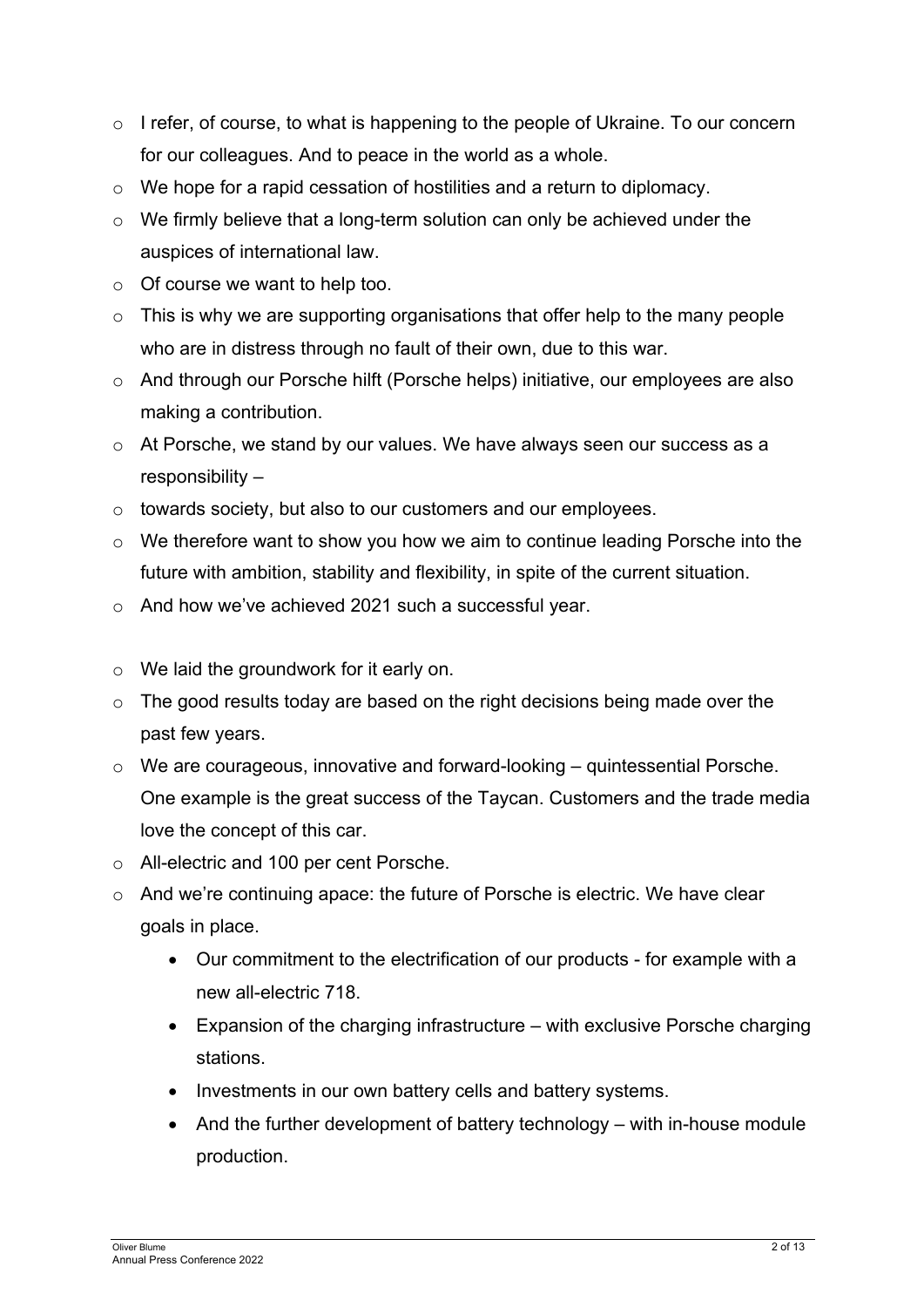- $\circ$  I'll return to this later in detail.
- o First, let's take a quick look back.

#### **New products in 2021**

- o We have always been driven by the enthusiasm of our customers, who have a fierce sense of connection to our brand all around the world.
- o And once again in 2021, we launched exciting new products for them.

## **Taycan Cross Turismo**

- o We've added new chapters to the Taycan success story. With the Taycan Cross Turismo, the GTS and the Sport Turismo, the still-young model family continues to grow vigorously.
- o Its sales have more than doubled compared to the previous year.
- o And in some markets, roughly half of Taycan customers are new to Porsche.

#### **911 GT3**

- $\circ$  The 911 is also more popular than ever. The number of new orders has never been greater.
- $\circ$  And nothing embodies the core of our brand as much as the new 911 GT3 with its incredible performance.

## **Cayenne Turbo GT**

- o The Cayenne Turbo GT sees us transferring the GT idea to the SUV segment for the first time.
- o With its unique driving dynamics, the most powerful Cayenne is the new flagship of the successful model line.

## **718 GT4 RS**

 $\circ$  Also new is the 718 GT4 RS, which is the first-ever RS variant of this model line. Extremely agile, and very typically Porsche. And now powered by a flat-six engine with 368 kW (500 PS, 718 Cayman GT4 RS: fuel consumption combined (WLTP) 13.2  $1/100$  km,  $CO<sub>2</sub>$  emissions combined (WLTP) 299 g/km, fuel consumption combined (NEDC) 12.3 l/100 km, CO₂ emissions combined (NEDC) 281 g/km) for the first time.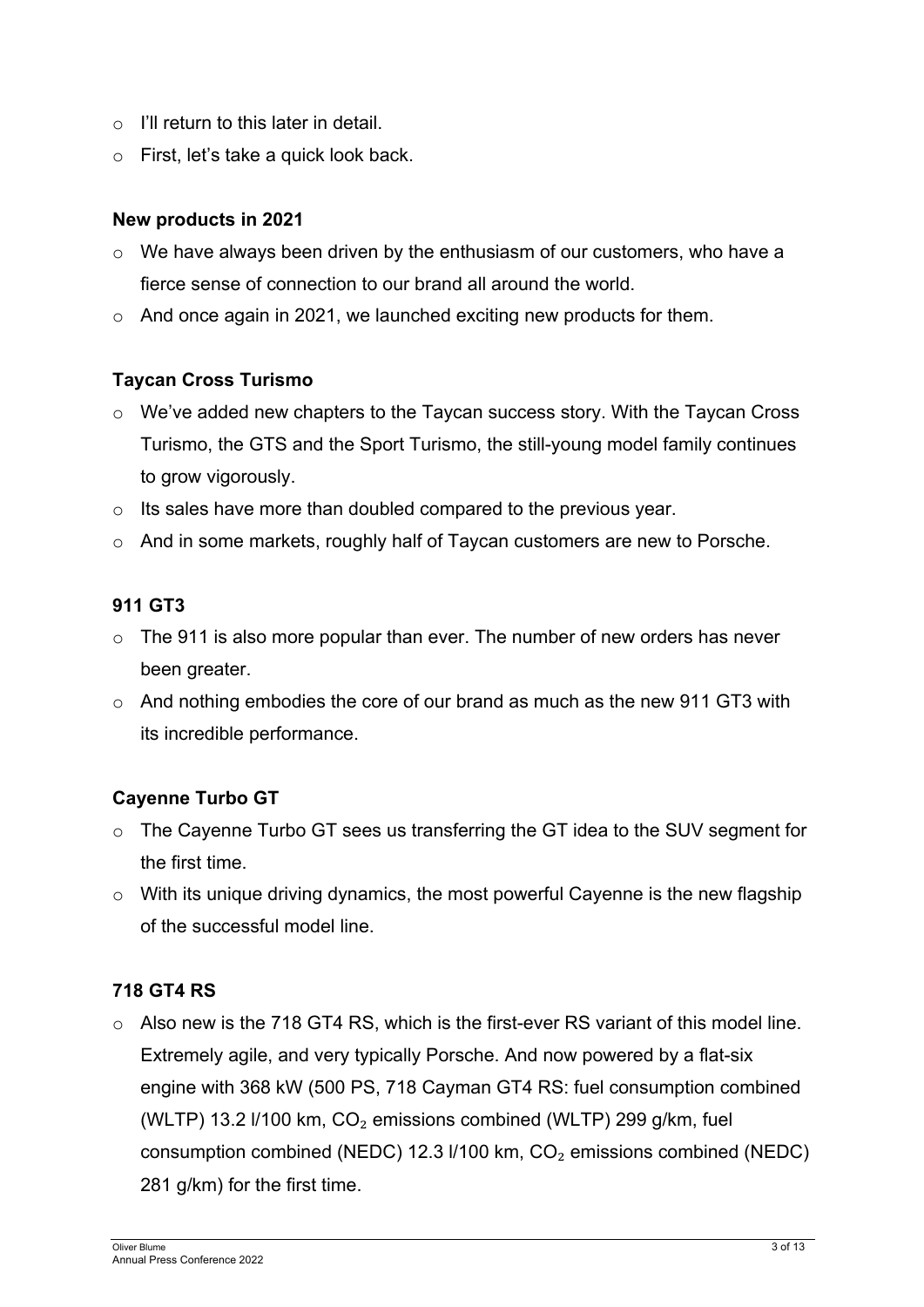o Pure driving pleasure.

## **Mission R**

o And last but not least: the Mission R, our vision of the future of motor racing. Allelectric, high-performance, with 1000 PS of output and a top speed over 300 km/h.

## **Awards in 2021**

- o We're always particularly delighted when we can impress the industry experts as much as our loyal customers and fans.
- o And we succeeded in doing so once again in 2021.
- $\circ$  In Germany alone, we received more than 20 awards from trade publications for our products.
- o Among them were three best-car titles in reader surveys by Auto Motor Sport and a golden steering wheel from Auto Bild and Bild am Sonntag.
- o There have also been many international awards.
- $\circ$  Our motivation is to rekindle this fascination with our products year after year.

## **Sustainability: Capital study**

- $\circ$  We place the highest demands on our products and on ourselves. When it comes to sustainability, we want to be a role model and pioneer.
- o In a large-scale study, Capital magazine and the market research company Statista determined the climate-consciousness of German companies.
- o Porsche scored best among all automotive companies and came fourth overall among the more than 2,000 companies surveyed.
- $\circ$  That makes us proud and motivates us to improve even more.

## **Social responsibility**

- $\circ$  As a partner in society, we want to show responsibility. For sustainable practices, for secure jobs and for the community as a whole.
- o We get involved. Helping people in need.
- o Regionally at our locations and globally, in the markets in which we operate.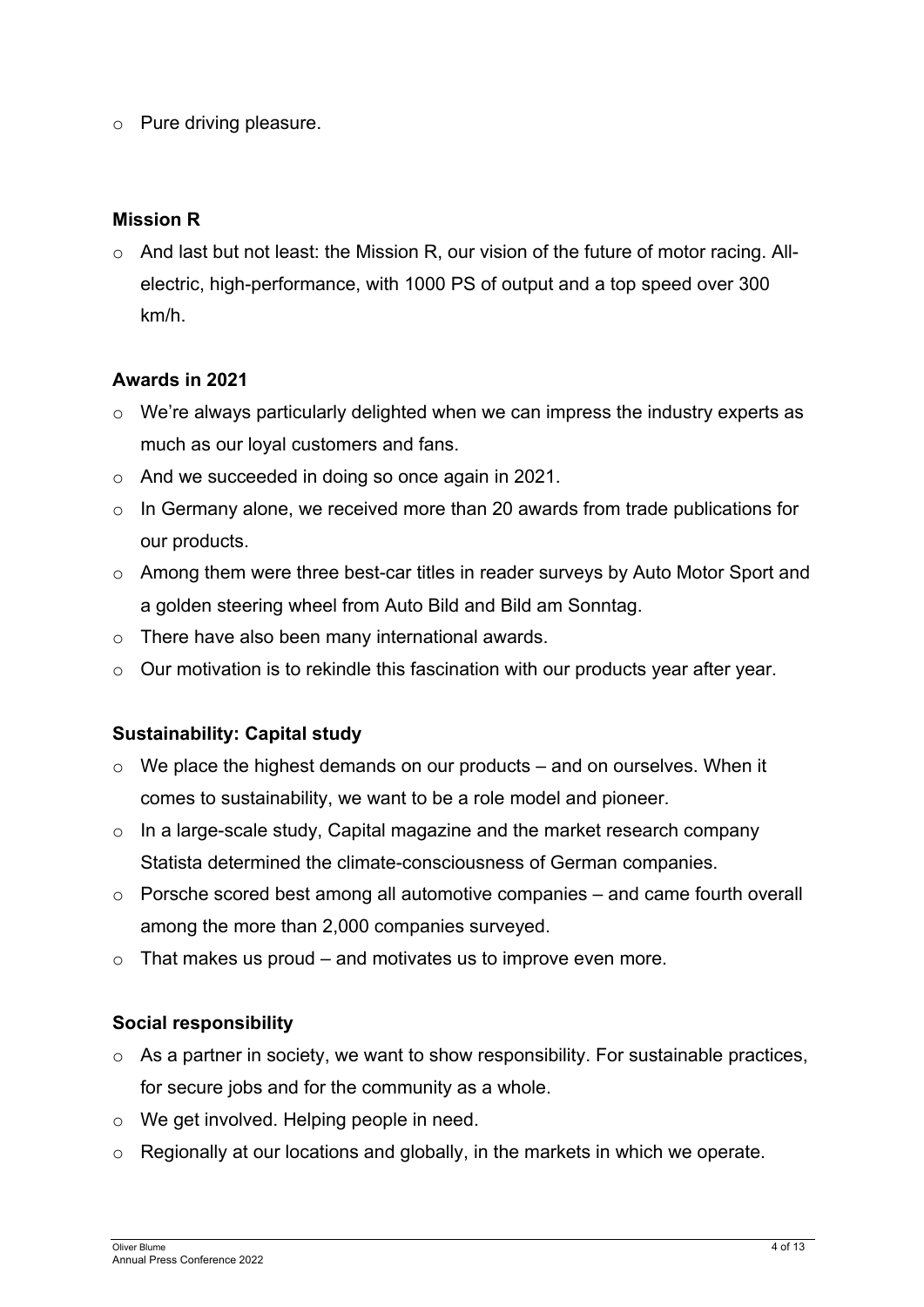- o Taking a targeted and coordinated approach, we support work in the areas of education, culture and sport, social affairs and sustainability.
- o With donations totalling two million euros, Porsche AG also supported the work of the Ferry Porsche Foundation in 2021.
- $\circ$  The Foundation implemented 135 projects at home and abroad during the past year.
- o Advancing digitalisation in our schools was the goal of the popular Ferry Porsche Challenge.
- o This year's sponsorship competition is entering a new round and revolves around the topic of 'inclusion in sport'.

## **Porsche remains a popular employer**

- $\circ$  At Porsche, people are at the centre of the enterprise. This has always been our maxim. Including as an employer.
- o The number of employees has risen slightly once again. Nearly 37,000 people now work for Porsche.
- o And they do so gladly, with joy and dedication, as our annual mood barometer shows.
- o Studies such as those by Trendence or Universe have also shown once again: Porsche is a highly attractive employer for university graduates and young professionals.
- o We receive top marks from engineers and economists.
- o According to the Universum study, we are the most popular German automotive company among IT graduates.
- o This enables us to attract the best talent to Porsche.

## **Deliveries**

- o We firmly believe that we can only achieve our ambitious goals with the right people in the right positions.
- o Our success at Porsche is a big team effort. The entire team has once again demonstrated cohesion, pioneering spirit and heart.
- $\circ$  And in doing so, it has set new milestones for Porsche in the midst of the Covid and semiconductor crises.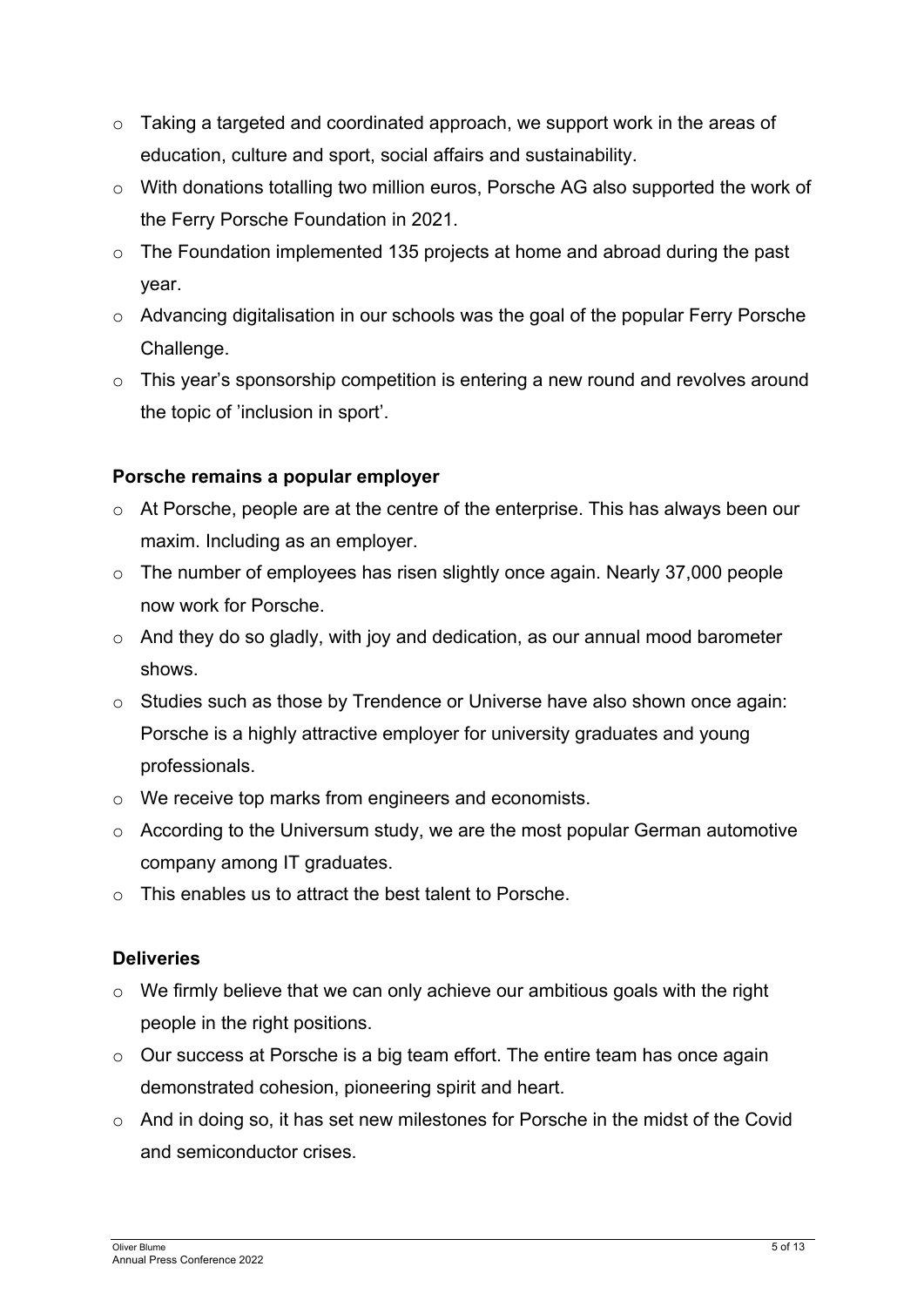- o In 2021, we delivered more than 300,000 cars to our customers all around the world for the first time – an 11 per cent increase over the preceding year.
- o We posted significantly higher growth than the market as a whole.
- o At Porsche, however, volume is not our priority. For us it's about quality and exclusivity – for each and every one of our cars.
- o Our electric strategy is progressing faster than planned.
- $\circ$  Of all the cars we delivered worldwide in 2021, almost one in four were electrified.
- o In Europe, the figure was almost 40 per cent:
- $\circ$  a significant jump compared to the previous year.
- o Worldwide, pure-electric cars accounted for 14 per cent of sales.
- o So we're already delivering more all-electric cars than hybrids.

#### **Sales revenue and operating profit**

- o At 33.1 billion euros, our sales revenue reached a new record.
- o As did the operating profit of 5.3 billion euros.
- $\circ$  All in all, it amounted to a return of 16 per cent, putting us ahead of our strategic target and setting new standards in the global automotive industry.
- o As we have shown, Porsche remains firmly on track even under challenging circumstances.
- o Of course, we'll lay this out for you in detail again this year. As always, Lutz Meschke is here to tell you more. Lutz, the floor is yours!

## **Section 2: Strategy and positioning**

 $\circ$  Those are excellent prospects, Lutz. In spite of the challenges before us. Thank you!

## **Strategy 2030**

o A year ago we explained our Porsche Strategy 2030 to you here.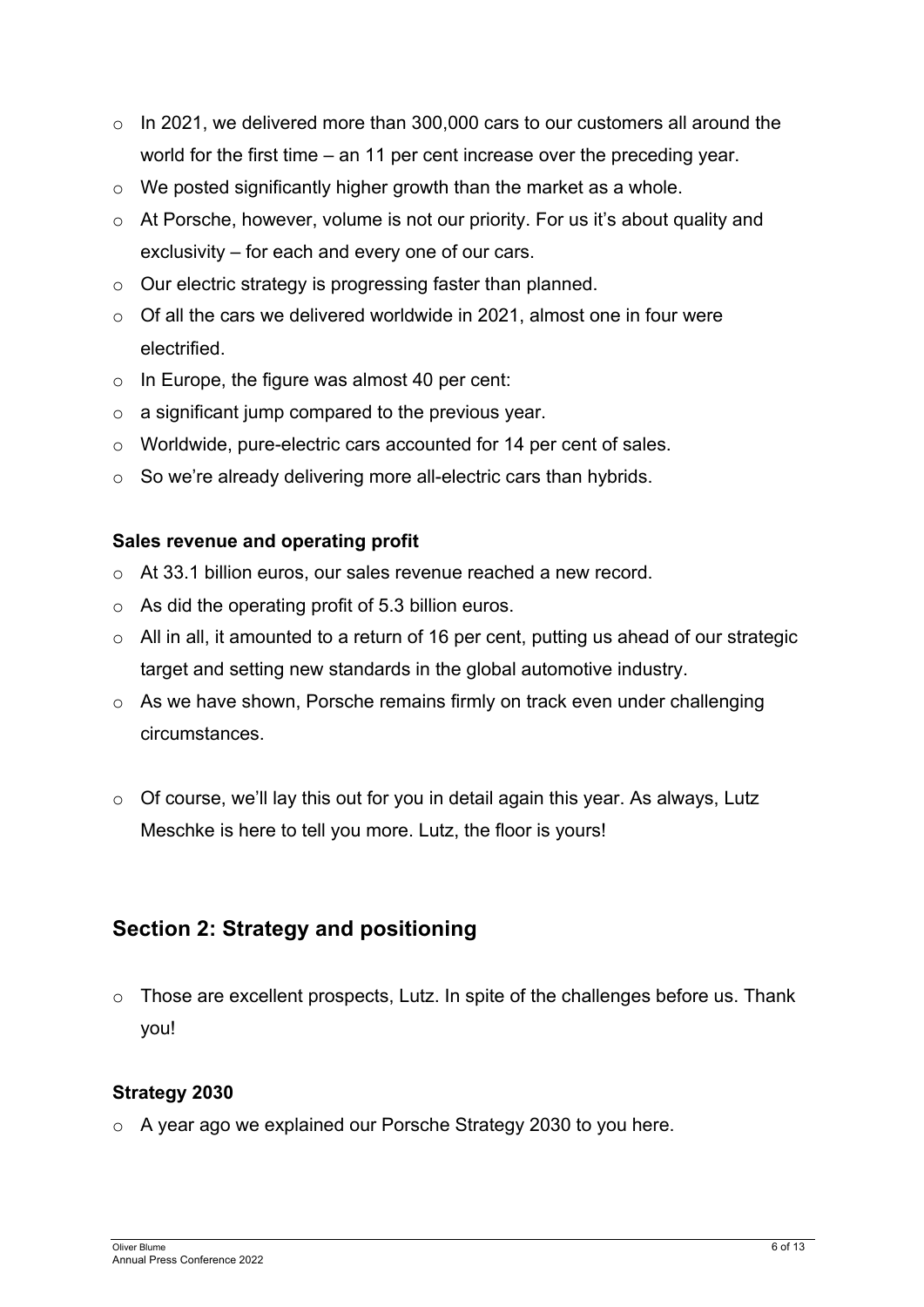- o Our guiding principles for making Porsche even more sustainable and customeroriented. And growing in a highly profitable way.
- o If we now look at the figures that Lutz Meschke just presented to you, we can confidently state: we are on the right track.
- $\circ$  We have also been laying the groundwork for new products and technology.

## **Product strategy**

- $\circ$  When it comes to the products, we have four dimensions in mind based on the values of our Porsche culture:
	- Family. This is the strong foundation for our products.
	- Sportiness is embodied by products such as the GT models cars that are always closely rooted in the world of motorsport.
	- Heart finds expression in the lifestyle products, such as our Heritage editions.
	- And pioneering spirit. Groundbreaking products with electric powertrains and a high degree of digitalisation.

## **Key distinguishing features**

- o We concentrate on what has always made Porsche strong and what has always made it different to the others:
	- unmistakable design. This includes the characteristic Porsche flyline. Unique, timeless and iconic. When you see a Porsche, you know it's a Porsche.
	- The highest quality standards. Here we rely on our decades of experience – but always have the drive to get even better.
	- Performance, of course. Motorsport was, is and always will be our benchmark.
	- Then there's comfortable yet sporty travel. Here, our focus is primarily on quick and convenient charging.
	- And of course, the incomparable driver experience. Always with the highest level of comfort, innovative technology and absolute day-to-day usability.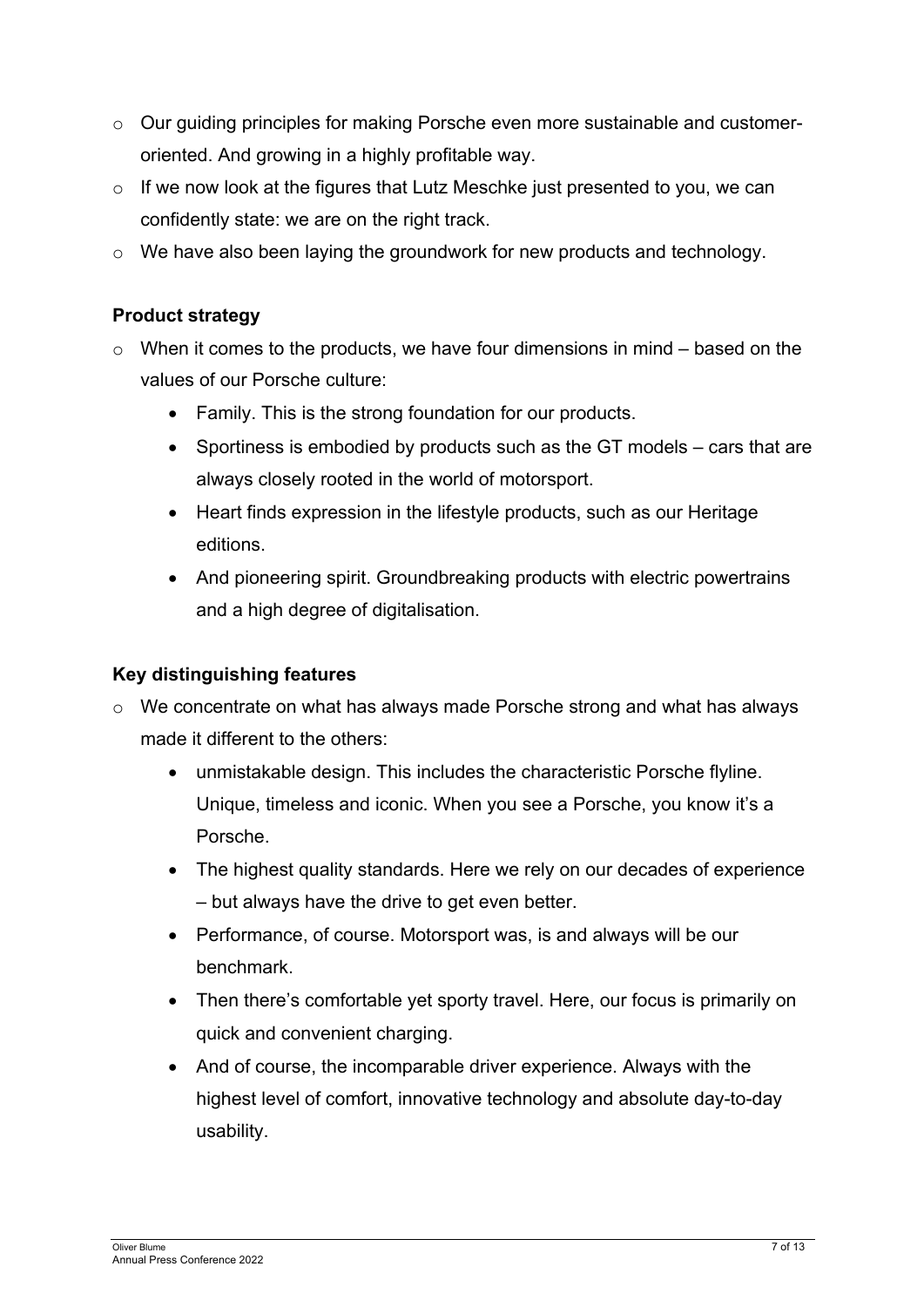• And last but not least: sustainability. An unwavering commitment from start to finish. This effort encompasses everything from development and materials to production and, ultimately, recycling our products.

## **Sustainability**

- o Sustainability right across the company is an integral part of our Strategy 2030.
- o Our focus here is on six strategic areas:
	- 'Decarbonisation', 'Circular Economy', 'Diversity of Perspectives',
	- 'Partnership with Society', 'Sustainable Supply Chain' and 'Governance and Transparency'.

## **Net carbon-neutral by 2030**

- o One year ago, we set a clear objective: by 2030, we aim to be balance sheet carbon-neutral across the entire value chain.
- o We are totally committed to that goal. We want to be a role model and a pioneer.
- o It starts with us at our main locations. Here in Zuffenhausen, we are already operating at balance-sheet carbon neutrality, as is also the case in Weissach and Leipzig.
- o We also stipulate the use of renewable energy by our direct suppliers.

## **E-fuels**

- o But our approach goes a step further.
- o The lion's share of carbon emissions from modern combustion-powered vehicles results from the use phase of a vehicle. Porsche is therefore committed to the transition to electromobility.
- o We also want to pay attention to the provenance of the energy that is used in our cars.
- o For this reason, our activities also focus on the promotion of sustainable energy sources such as solar or wind power plants.
- o With regards to the existing fleet of vehicles on the road, we consider the development of e-fuels to be an ideal complement to electromobility.
- o These synthetic fuels have the potential to power cars with an internal combustion engine in an almost carbon-neutral manner.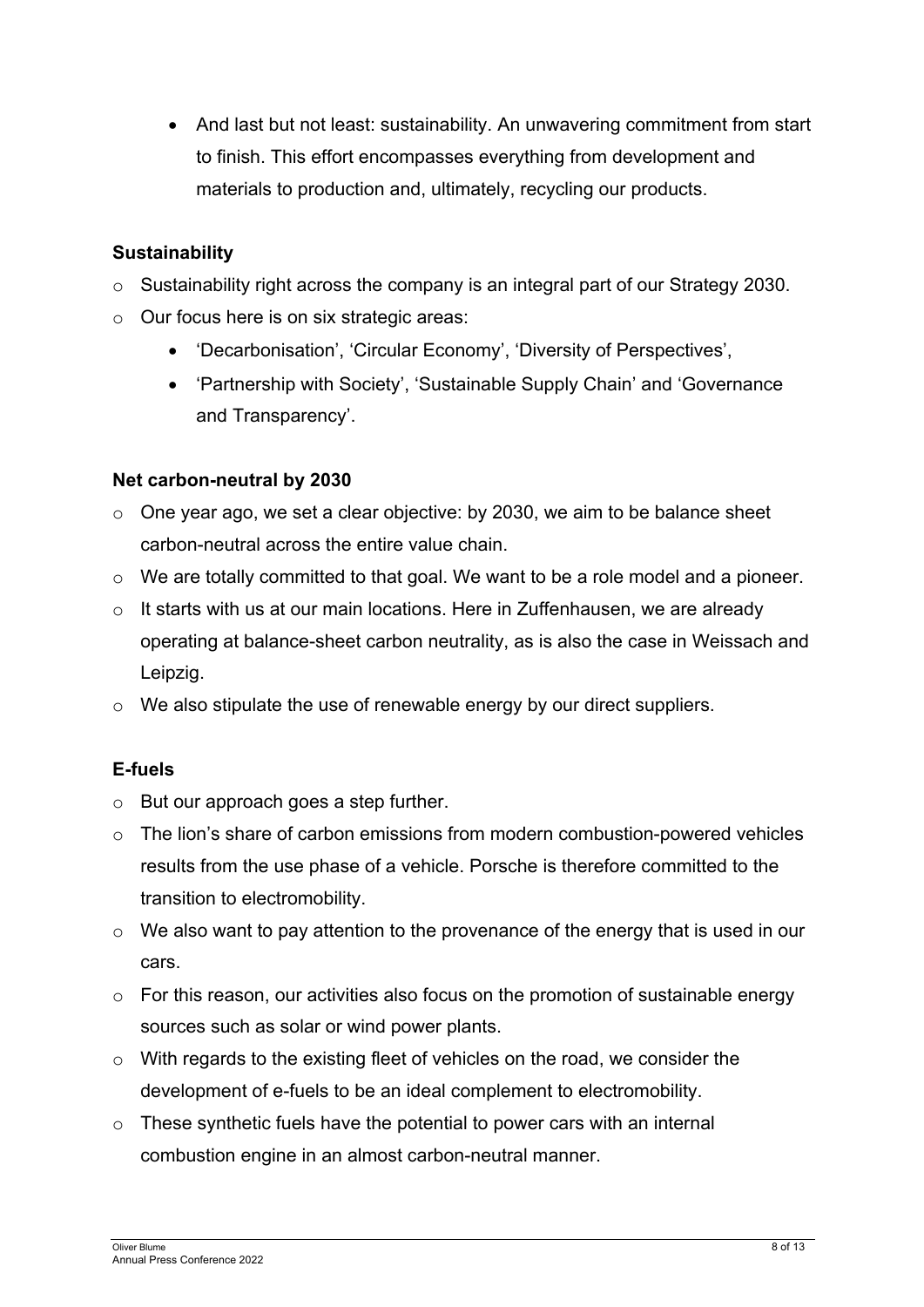- o But not only that. We also see our involvement here as a pioneering achievement for shipping and aviation.
- o At the end of 2020, we announced that we would be taking part in the construction of a pilot plant for such e-fuels in Chile alongside international partners.
- $\circ$  Construction has now been under way there for around six months. We expect production to begin this year.
- o What all this demonstrates is that, for us, sustainability is a success factor and at the core of our strategy.

## **ISS ESG rating**

- o In all of our sustainability activities, we place great importance on independent evaluation.
- o We are therefore regularly assessed by the rating agency ISS ESG.
- o Porsche was again awarded "Prime" status by ISS ESG and was able to bump up the previous year's C+ rating to a B-.

## **Strong partners**

- o We're actively advancing the transformation in our industry.
- o We want to be pioneers in other fields as well.
- $\circ$  With our partner Customcells, we've founded the Cellforce Group, through which we are working on the development of high-performance batteries.
- $\circ$  And extremely powerful battery systems are at the heart of our partnership with Rimac.
- o We're also looking beyond our core business with our efforts. And we are investing extensively in the digitalisation of our products and processes.
- o As for the details, Lutz Meschke.

# **Section 3: Electromobility strategy**

 $\circ$  Last autumn we presented the Mission R at the IAA in Munich: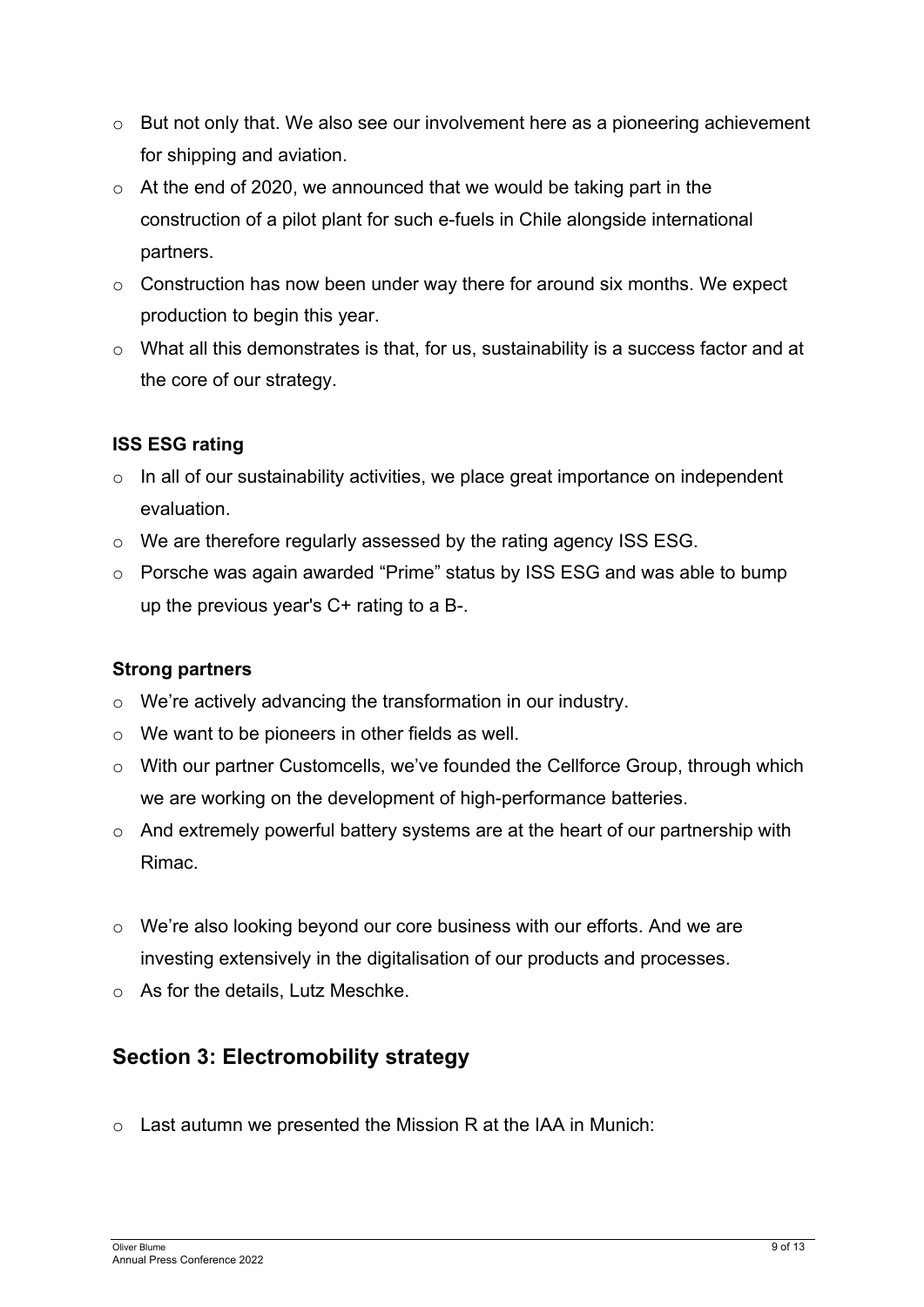o a groundbreaking concept car, both for motorsport at Porsche as well as for the development of new production vehicles.

## **Powertrain strategy**

 $\circ$  Here, in view of the different developments in the world's regions, we are continuing to focus on a mix of three powertrain types: highly efficient combustion engines, powerful hybrids and all-electric vehicles.

## **Powertrain strategy in motorsport**

- o We're following the same strategy in motorsport:
	- in traditional GT racing,
	- with our new LMDh hybrid racing car
	- and in the all-electric Formula E series.

## **Run-in phase for e-mobility**

- o In series production, we are pursuing a ramp-up of electromobility.
- o With the Taycan, we are showing what e-mobility made by Porsche looks like.
- o We're demonstrating where we see our positioning in this new era.
- o Our objectives:
- $\circ$  By 2025, we expect roughly half of all new Porsches sold to be electrified that is, either all-electric or plug-in hybrid.
- o By 2030, we expect the share of all new Porsche vehicles with an all-electric powertrain to be more than 80 per cent.
- o Preparations are currently under way for the all-electric Macan.
- $\circ$  We want to hybridize the 911 extremely sporty like the racing cars we have built.

## **Electrification of the 718**

 $\circ$  The race track has traditionally been the birthplace of new technologies for us, which we then transfer to the road.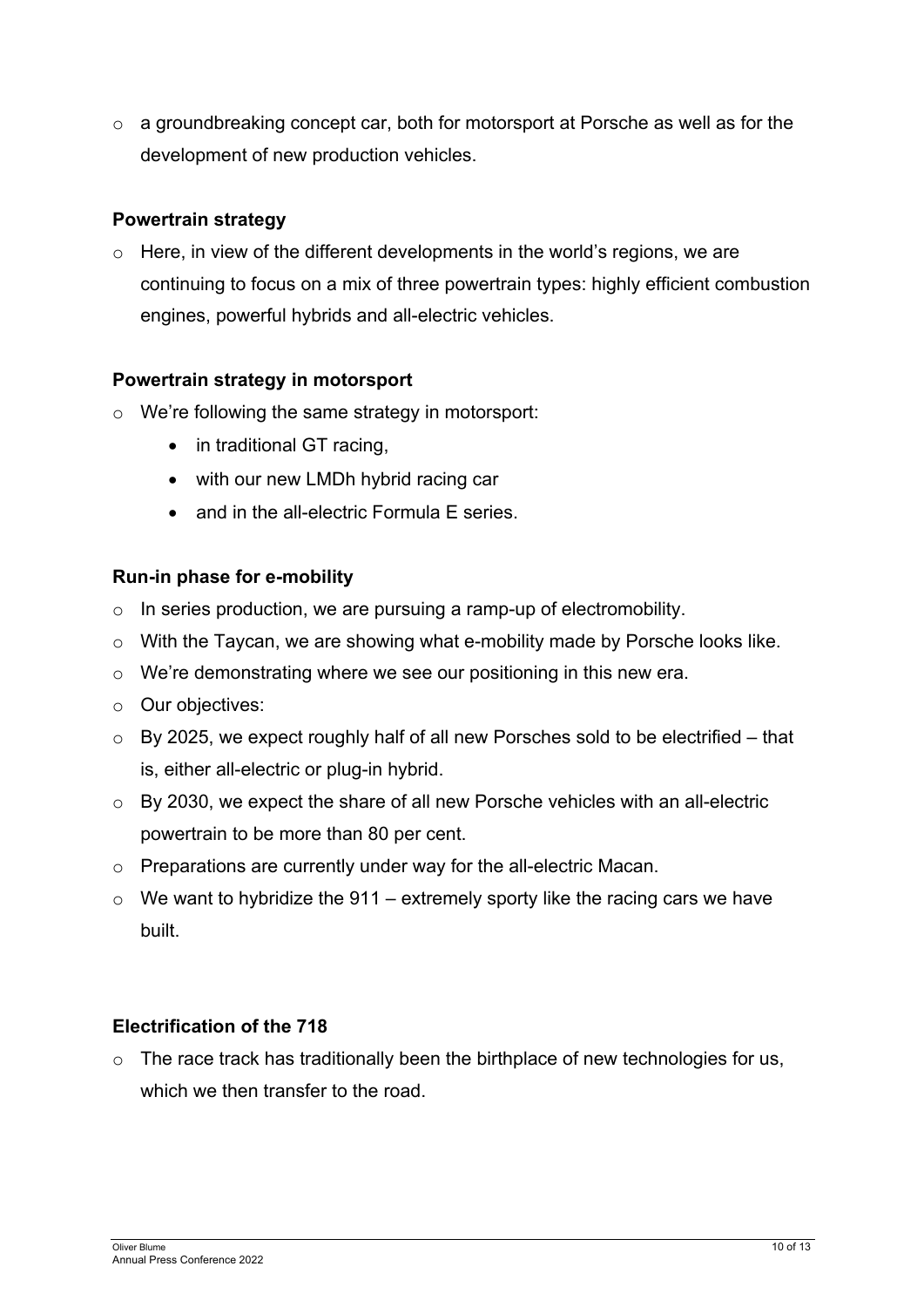- $\circ$  Think of the 919 Hybrid, with which we won the 24 Hours of Le Mans three times on the trot – and which, with its 800-volt technology, was the inspiration for the Taycan.
- o The Mission R, too, will be an inspiration for our production cars: for our midengined sports car, the 718.
- o We aim to electrify this model line in the middle of the decade.
- o We want to offer the 718 exclusively as an all-electric model.
- o The all-electric 718 is the progressive evolution of the mid-engine design.
- o We are sticking to our well-known same-parts principle for the new generation as well. This will make it possible to produce the 718 and the 911 on the two-door line here in Zuffenhausen in the future too.
- o Our aim is clear: we want the 718 to be the best all-electric vehicle in the B segment.

## **Charging Infrastructure**

- o Charging infrastructure is crucial to the success of electromobility.
- o As founders, partners and part of IONITY, we are forging ahead with the expansion of the fast charging network in Germany and Europe.
- $\circ$  The number of IONITY locations is set to rise to more than 1,000 by 2025. More than 7,000 charging points are envisioned moving forward.
- $\circ$  In addition, we are planning to set up our own Porsche charging infrastructure.
- o The high-power charging locations exclusively for Porsche customers are intended to supplement IONITY's open network.
- $\circ$  We will build these locations along the main traffic routes and motorways of Europe.
- $\circ$  Plans envision up to twelve charging points per station with a charging capacity of 350 kW and more.
- o The opening of the first station is slated for the turn of the year.

## **Battery production**

- $\circ$  In the electric age, the battery has a special significance. It is the combustion chamber of tomorrow.
- o We are developing and producing high-performance battery cells.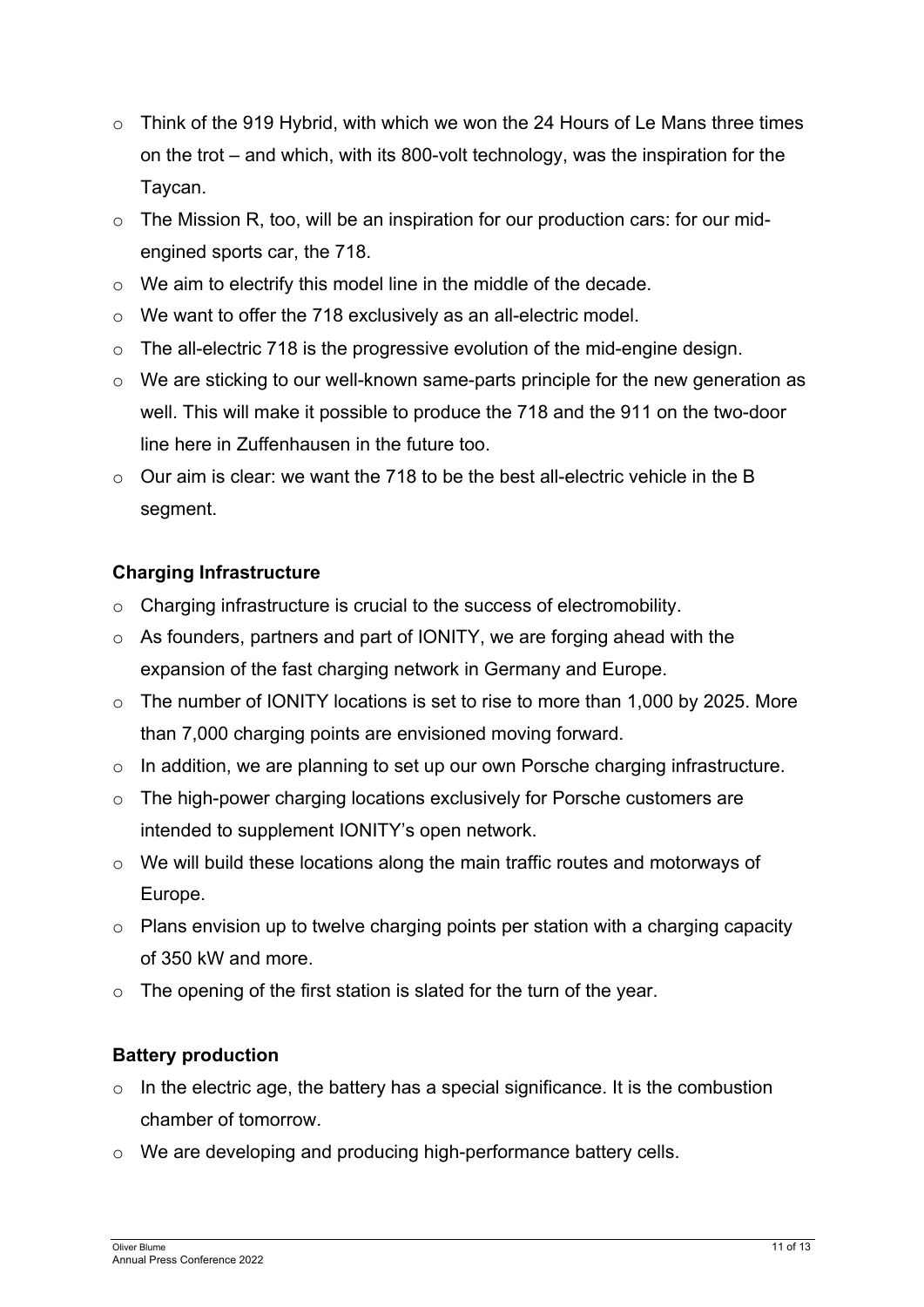- $\circ$  And we're thinking even further ahead: to the optimal integration of the battery into the vehicle.
- o We are therefore building our own development and production facility for battery modules.
- $\circ$  The plant is due to be built by the middle of next year.
- $\circ$  This will enable us to tap into and secure capabilities in this strategically important field.

## **Summary and outlook for 2022**

- $\circ$  This puts us in a first-class position for the future.
- o We have an extremely solid and, at the same time, flexible core business with which we can achieve excellent results over the long term.
- $\circ$  The foundation for this is our exclusive brand and a fascinating product portfolio.
- o And a framework of values that puts sustainability at the centre of everything we do: economically, environmentally and socially.
- o Our focus is on the development of future technology.
- o We're looking at core technology such as battery cells and systems, as well as enablers such as charging infrastructure and e-fuels. And digital technology such as for our Porsche ecosystem and the digital driver experience in our cars.
- o Let me summarise briefly:
- o 2021 has made clear that with our business model, we are weatherproof even in stormy times.
- o We have achieved strong results.
- o In view of this very successful development, the Volkswagen Group has decided to examine a possible listing of Porsche AG on the stock exchange.
- o We welcome this move by the Volkswagen Group.
- o Porsche and Volkswagen can continue to benefit from joint synergies.
- o At the same time, we expect great development potential for Porsche.
- o We remain on track with our strategy even in these dynamic times. It crystallises what Porsche stands for: sportiness, innovation, sustainability and profitability.
- $\circ$  Precisely because Porsche has changed time and again. Porsche has always remained Porsche.
- o Porsche stands for people who follow their dreams.